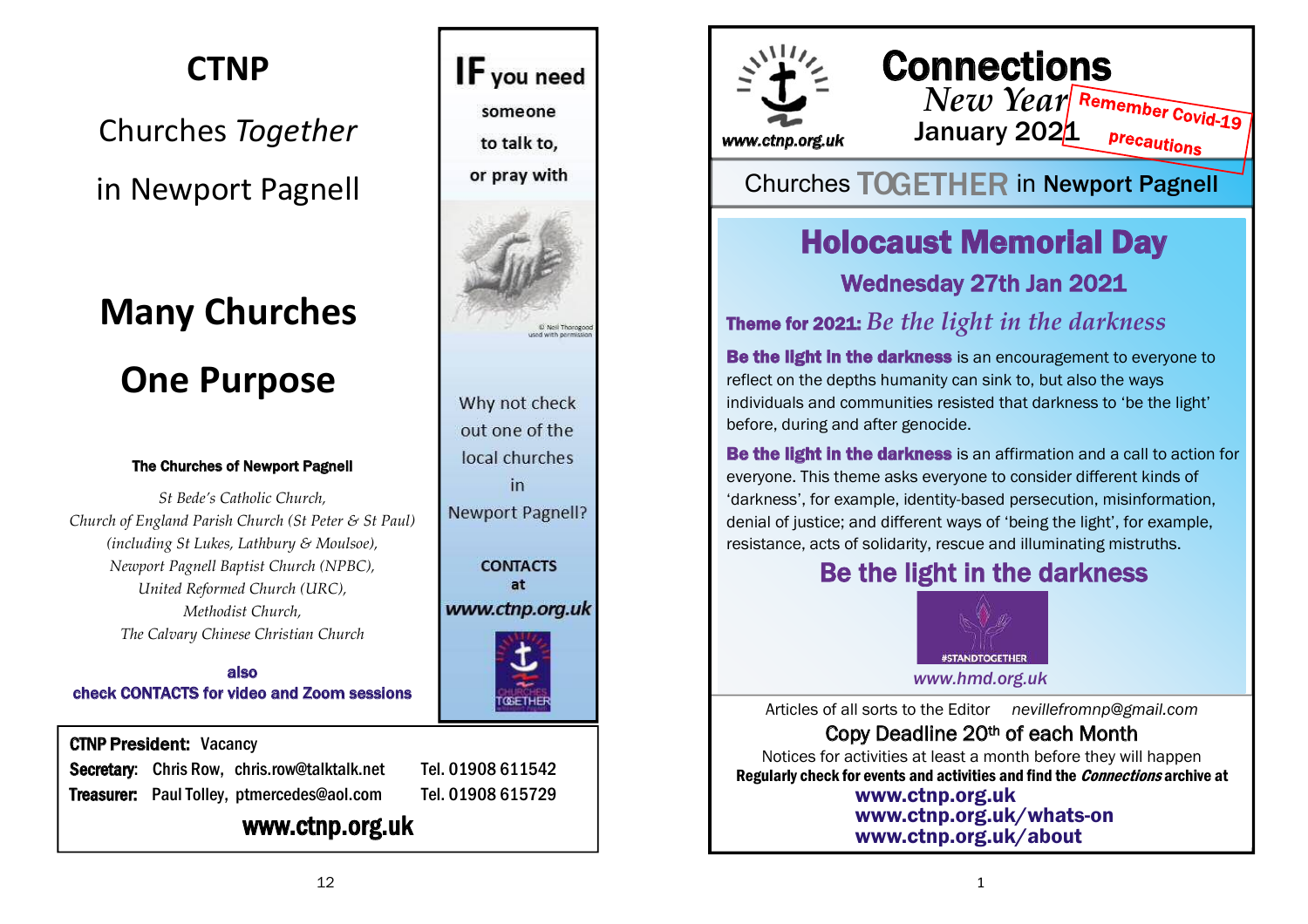## Minister's Letter

### Is it time to lose hope?

020 TAUGHT US MANY THINGS. We rediscovered what it means<br>to be community; going on holiday in the UK never seemed so<br>appealing; the NHS and teachers really are angels; it's incredibly<br>hard to recognise someone when they're to be community; going on holiday in the UK never seemed so appealing; the NHS and teachers really are angels; it's incredibly hard to recognise someone when they're wearing a mask; and sometimes, it's just good to call someone.

It also taught us, that we simply don't know what's around the corner. We can hope, or even pray, all we like but we can never guarantee things are going to work out in exactly the way we'd like them to.

Way back in 1999, an Australian film director called Baz Luhrmann wrote a song called 'Sunscreen', which includes the words:

"*Don't worry about the future*

*Or worry, but know that worrying*

*Is as effective as trying to solve an algebra equation by chewing bubble gum. The real troubles in your life*

*Are apt to be things that never crossed your worried mind The kind that blindsides you at 4 p.m. on some idle Tuesday.*"

If you haven't heard the song, it's a classic and I'd encourage you to give it a listen.

These words encapsulate something of what it feels like as we approach 2021. We all have hopes for the year ahead, just as we did for 2020. They may or may not come to fruition, and there's little point holding onto them too tightly as who knows where the year might take us.

So, should we give up hoping? Dreaming what might be? Then we can't be disappointed. Of course not. Where would the world be without hope?

Instead, the bigger challenge is for us to place our hopes in the things that really matter.

I don't say this as someone who claims to always get that right. In fact, there have been many times in my life when I've got it absolutely wrong. However, my faith has taught me that when I place my hope in God, I'm never let down.

Paul, one of the most prolific writers in the Bible, wrote this:

"*I pray that God, the source of all hope, will infuse your lives with an abundance of joy and peace in the midst of your faith so that your hope will overflow through the power of the Holy Spirit."*

*[Romans 15:13]*

None of this promises an easy ride, but don't you love the way that it speaks of joy for the moments when life is all going to plan, and peace for the moments when it's not. These are the words of someone who knew real life, with all of its twists and turns.

As I write this, looking ahead to 2021, there is hope in the rollout of the COVID-19 vaccine, hope in the journey towards normality; and hope that the renewed sense of community we've found will remain. Unfortunately, all of these hopes and more are susceptible to the events of an 'idle Tuesday'.

Maybe this is the year to look for your hope at the source.

*Revd Steve Wood,*

*Newport Pagnell Baptist Church*

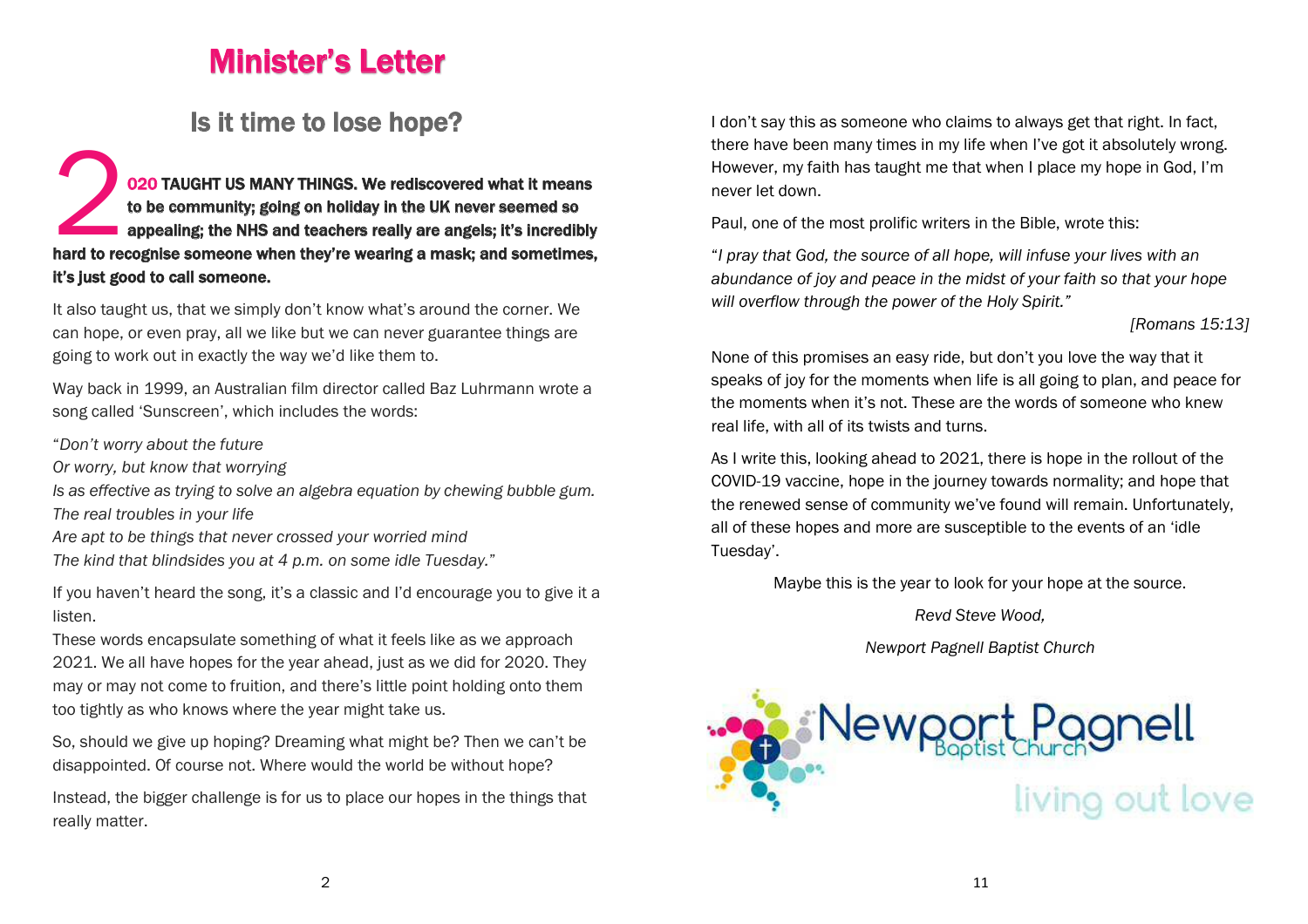#### The Newport Pagnell Emergency Help Scheme (EHS)

## currently SUSPENDED because of Covid-19/Coronavirus

it is impossible to maintain safe distancing in a car



## *CTNP events coming in January*

## Friday 1st January (2021)

Unfortunately the planned New Year's day walk has been cancelled because of Covid-19 conditions.

## Sunday 17th January 2021

#### starting at 10.30am

## United Online Service by internet zoom

#### To mark the Week of Prayer for Christian Unity.

The theme is 'Abiding in Christ', using material prepared by the sisters of the Monastic community in Grandchamp, Switzerland. The service will be led by Revd Nick Evans of St Peter and St Paul and the preacher will be Revd Nicola Martyn-Beck of Newport Pagnell Methodist church.

## All are welcome

zoom invitations will be emailed before the day; to request the zoom link, please email Chris Row (CTNP secretary) [chris.row@talktalk.net](mailto:chris.row@talktalk.net?subject=CTNP%20United%20online%20service%2017th%20January%202020)



## Wednesday 27th January (2021) at 7.30pm

**Open Meeting for All by internet zoom** 

ALL WELCOME for discussion of future of CTNP. Zoom link as above.

for events, see *www.ctnp.org.uk/whats-on* for the churches of CTNP, see *www.ctnp.org.uk/about*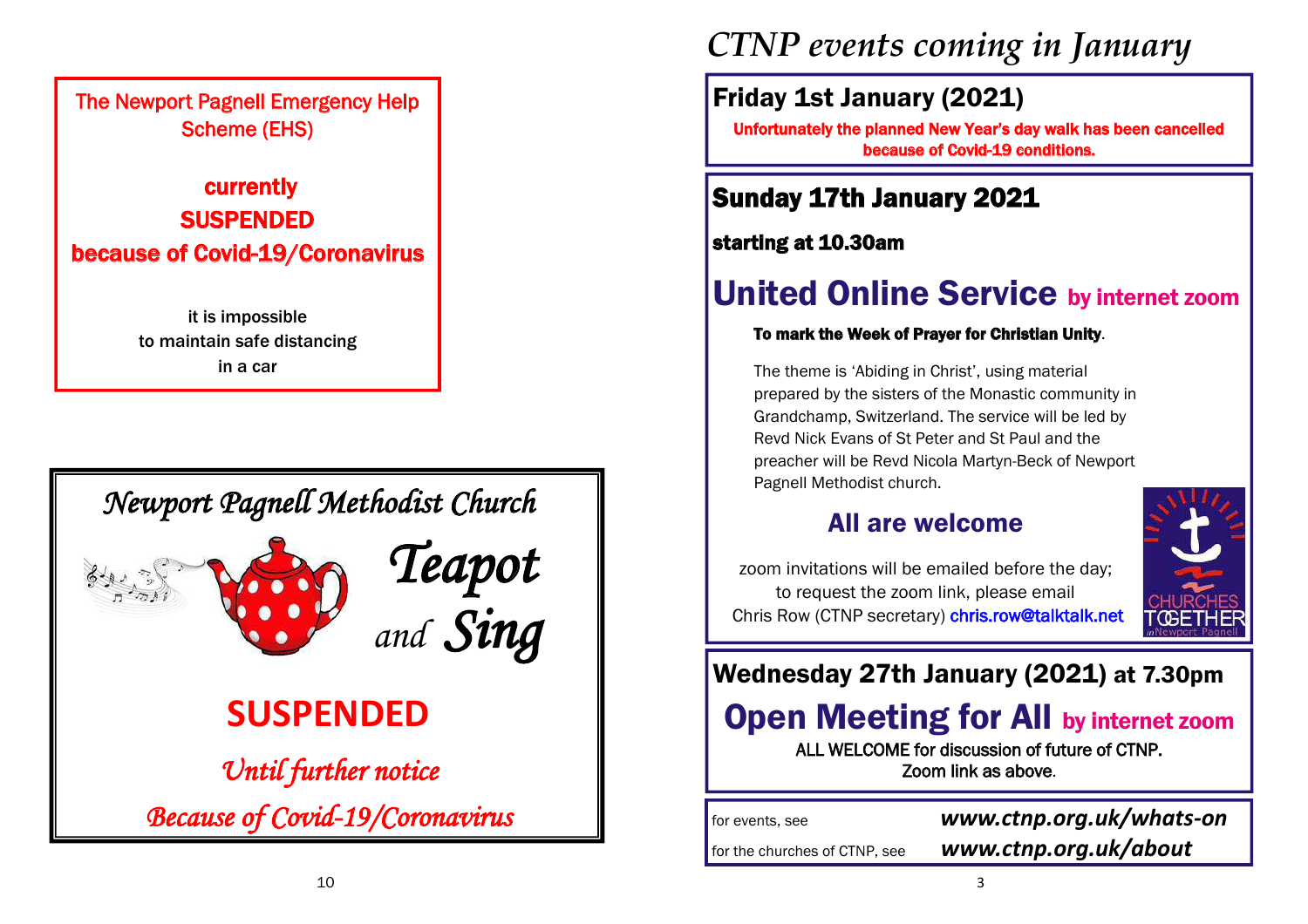### Finding God within, in the stillness

Some thoughts from the 14th-century author of *The Cloud of Unknowing*

*In the beginning, it is usual to feel nothing but a kind of darkness about your mind, or as it were, a cloud of unknowing. You will seem to know nothing and to feel nothing except a naked intent towards God in the depths of your being. Try as you might, this darkness and this cloud will remain between you and your God. You will feel frustrated, for your mind will be unable to grasp him and your heart will not relish the delight of his love. But learn to be at home in this darkness. Return to it as often as you can, letting your spirit cry out to him whom you love, for if, in this life, you hope to feel and see God as he is in himself it must be within this darkness and this cloud.*



#### If you would like to

- contribute a short article of comment or testimony
- join in discussions about how to communicate about CTNP

Contact Neville Watson

*[nevillefromnp@gmail.com](mailto:nevillefromnp@gmail.com)*

### FOOD BANK XTRA—FOOD BANK XTRA

New collection for Food Bank donations in front of the URC, or a pick-up can be arranged .

Find details at <https://www.npcovid19.org/>

#### some prayer suggestions (1) the prayer recommended by Jesus to his disciples [Luke 11: these words Matthew 6] (2) a prayer for peace.

#### THE LORD'S PRAYER

When you pray, do not keep on babbling like pagans, for they think they will be heard because of their many words. Do not be like them, for your Father knows what you need before you ask him. This, then, is how you should pray:

"Our Father in heaven, hallowed be your name, your kingdom come. your will be done, on earth as it is in heaven. Give us today our daily bread. Forgive us our debts, as we also have forgiven our debtors. And lead us not into temptation, But deliver us from the evil one."

*NIV 1984; Matthew 6:7-13* 

For thine is the kingdom the power and the glory. Amen.

## A prayer for peace

Our Father, there are individuals with power in this world, because you have made it that way,

As Jesus said to Pontius Pilate, "you would have no power over me if it were not given to you from above." *[John 19:11]*

Therefore we pray for all those with power in this world, at all levels from the least to the most powerful; those with political power;

those with military power; those with commercial power;

Help them all to see more clearly the path towards peace, as they exercise their power.

The path of compassion, negotiation, peaceful co-existence, compromise; recognising the power of words.

That conflict may reduce in this world, and Thy Kingdom may come on earth as it is in Heaven.

In the name of the Lord Jesus, Amen.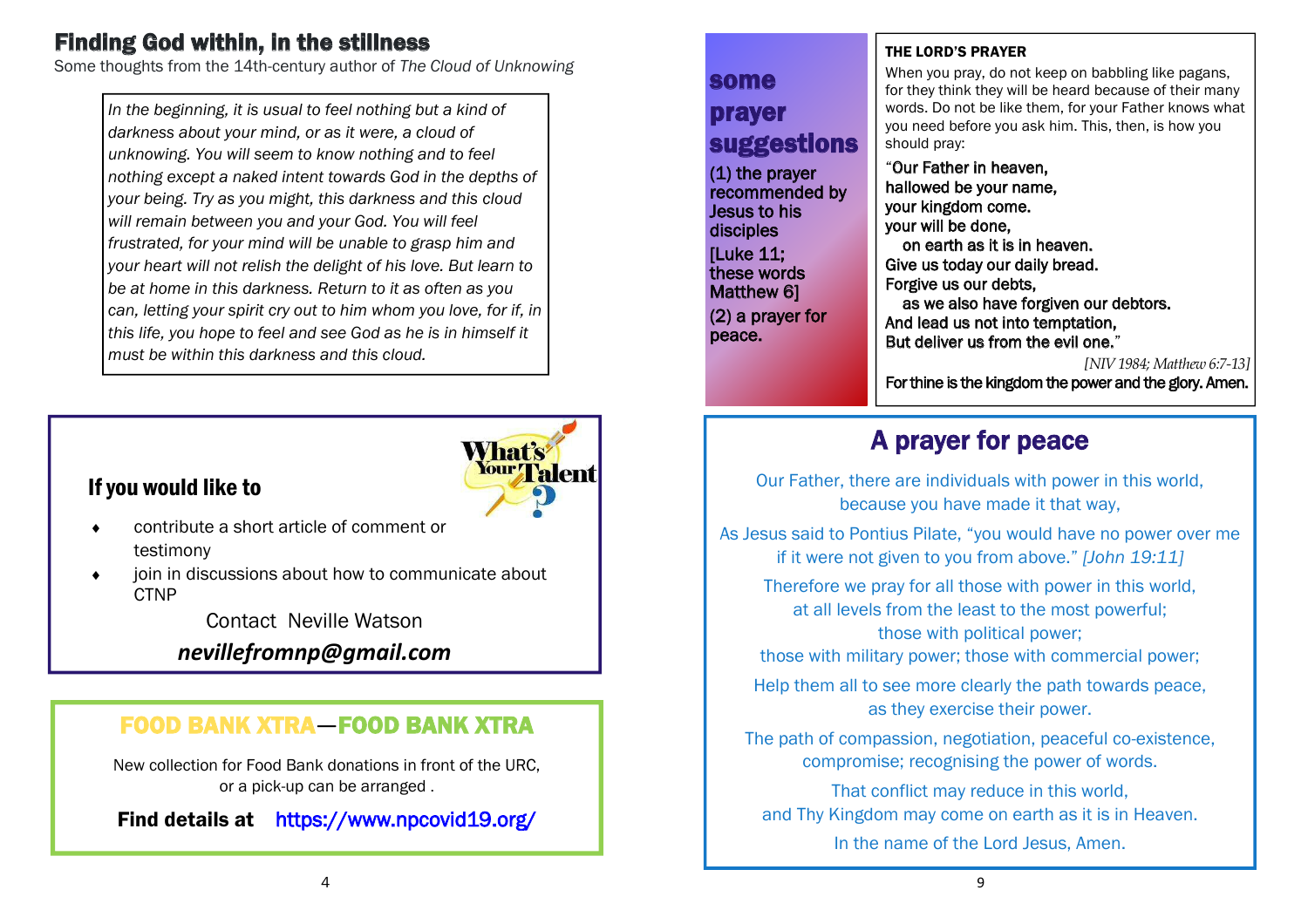## IF YOU ARE SELF-ISOLATING, **WE CAN HELP**



## **NEWPORT PAGNELL COVID-19 RESPONSE**



LOCAL VOLUNTEERS HELPING NEWPORT PAGNELL RESIDENTS

or contact me via email at npresponsechotmail.com

#### If you are self-isolating due to COVID-19, I can help you.

Collecting and delivering your shopping A friendly phone call Lposting mail Other urgent requests

#### I will do my best to help you (for free!) - just ask.

Coronavirus is contagious. We will avoid physical contact (2m distance). We will always show you a volunteer card. If you want to verify our official status, please call the Newport Pagnell Town Council office on 01908 618756, or find us on Facebook - Newport Pagnell Covid-19 Response Group

#### IF YOU DON'T NEED HELP, CAN YOU VOLUNTEER?

You can do this by joining the Facebook group, calling the Town Council office on 01908 618756 or emailing us at npresponsechotmail.com

We take your privacy seriously. Your information will be kept secure. It will NOT be used for anything other than the Newport<br>Pagnell COVID-19 response and will NOT be shared with third parties. At the end of the emergency Please wash your hands after reading this leaflet



## Newport Pagnell Covid-19 Response Group

Local volunteers helping Newport Pagnell residents

Newport Pagnell Covid-19 Response Group is an umbrella group of around 60 local volunteers who are helping the elderly, vulnerable and isolated in Newport Pagnell during the current pandemic emergency.

Operating in clusters, on a street-by-street basis across the town, to bring together volunteers, the medical centre, pharmacies, the town council, local churches and the Newport Pagnell General Chit-Chat Facebook group, to help the community during the pandemic.

#### WEBSITE [www.npcovid19.org](http://www.npcovid19.org)

- **TO VOLUNTEER**—joint the Facebook group, contact the Town Council on 01908 618756, or email npresponse@hotmail.com
- **TO ASK FOR HELP**—see the flyer here on page-5, or one may have already been pushed through your letter-box

**f** find the group at Newport Pagnell Covid-19 Response

### Covid-19/Coronavirus—a short reminder

(to complement anything else you may have heard)

- Wash hands thoroughly with soap/use hand-sanitizer
- Wear a mask, when inside with others, or in groups
- **Keep your distance** from others, especially in big groups
- **Minimise touching** surfaces, and never the face (virus lifetime on aluminium and plastic more than 1 day)
- Beware of **asymptomatic carriers** (only a test will show this)
- Listen to medical experts